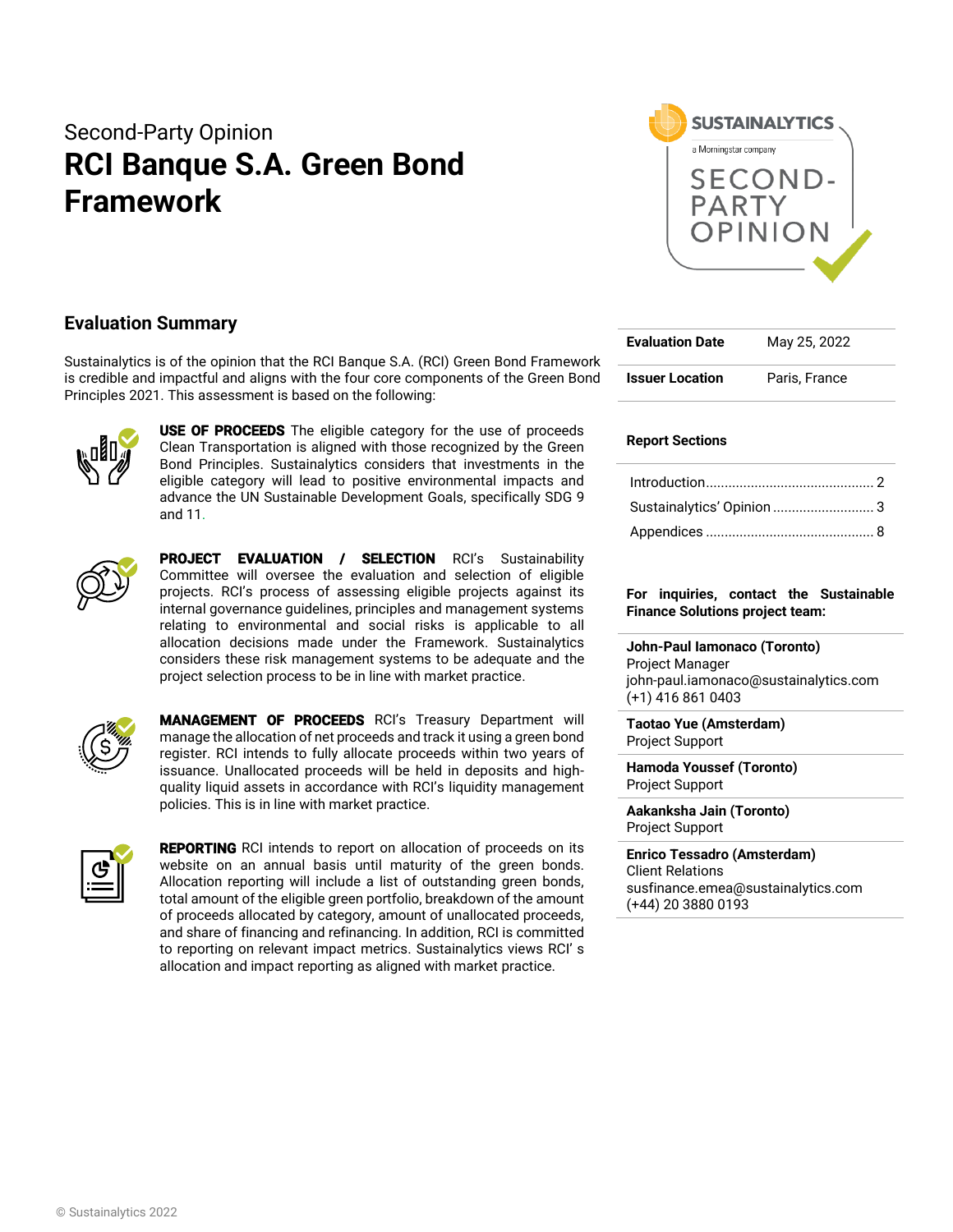

# <span id="page-1-0"></span>**Introduction**

RCI Banque S.A. ("RCI", or the "Bank") is the financial service provider for Renault Group brands (Renault, Dacia, Alpine, Renault Samsung Motors and Lada) and for the Nissan Group brands (Nissan and Datsun) and Mitsubishi Motors in the Netherlands. RCI offers finance and services to individual and business customers for buying new and used cars. It also provides savings offers to retail customers in France, Germany, Austria, the UK, Brazil, Spain and the Netherlands, as well as finances activities of car dealer networks of the Alliance Renault-Nissan-Mitsubishi. In 2021, RCI financed the purchase of 1.4 million vehicles, materialized by a EUR 17.8 billion asset production, and sold 4.7 million service contracts.

RCI has developed the RCI Banque S.A. Green Bond Framework (the "Framework") under which it intends to issue green bonds and use the proceeds to finance or refinance, in whole or in part, existing or future loans and lease contracts for the financed vehicles and infrastructure that contribute to low-carbon transportation in the EU. The Framework defines eligibility criteria in one area:

# Clean Transportation

RCI engaged Sustainalytics to review the Framework, dated May 2022, and provide a Second-Party Opinion on the Framework's environmental credentials and its alignment with the Green Bond Principles 2021 (GBP). 1 This Framework will be published in a separate document. 2

# **Scope of work and limitations of Sustainalytics' Second-Party Opinion**

Sustainalytics' Second-Party Opinion reflects Sustainalytics' independent<sup>3</sup> opinion on the alignment of the reviewed Framework with the current market standards and the extent to which the eligible project categories are credible and impactful.

As part of the Second-Party Opinion, Sustainalytics assessed the following:

- The Framework's alignment with the Green Bond Principles 2021, as administered by ICMA;
- The credibility and anticipated positive impacts of the use of proceeds; and
- The alignment of the issuer's sustainability strategy and performance and sustainability risk management in relation to the use of proceeds.

For the use of proceeds assessment, Sustainalytics relied on its internal taxonomy, version 1.11, which is informed by market practice and Sustainalytics' expertise as an ESG research provider.

As part of this engagement, Sustainalytics held conversations with various members of RCI's management team to understand the sustainability impact of their business processes and planned use of proceeds, as well as management of proceeds and reporting aspects of the Framework. RCI representatives have confirmed (1) they understand it is the sole responsibility of RCI to ensure that the information provided is complete, accurate or up to date; (2) that they have provided Sustainalytics with all relevant information and (3) that any provided material information has been duly disclosed in a timely manner. Sustainalytics also reviewed relevant public documents and non-public information.

This document contains Sustainalytics' opinion of the Framework and should be read in conjunction with that Framework.

Any update of the present Second-Party Opinion will be conducted according to the agreed engagement conditions between Sustainalytics and RCI.

Sustainalytics' Second-Party Opinion, while reflecting on the alignment of the Framework with market standards, is no guarantee of alignment nor warrants any alignment with future versions of relevant market standards. Furthermore, Sustainalytics' Second-Party Opinion addresses the anticipated impacts of eligible projects expected to be financed with bond proceeds but does not measure the actual impact. The measurement and reporting of the impact achieved through projects financed under the Framework is the responsibility of the Framework owner. The Second-Party Opinion is valid for issuances aligned with the

<sup>&</sup>lt;sup>1</sup> The Green Bond Principles are administered by the International Capital Market Association and are available at [https://www.icmagroup.org/green](https://www.icmagroup.org/green-social-and-sustainability-bonds/green-bond-principles-gbp/)[social-and-sustainability-bonds/green-bond-principles-gbp/.](https://www.icmagroup.org/green-social-and-sustainability-bonds/green-bond-principles-gbp/)

<sup>2</sup> The RCI Banque S.A. Green Bond Framework will be made available on the RCI Banque S.A.'s website at: <https://www.mobilize-fs.com/en>

<sup>&</sup>lt;sup>3</sup> When operating multiple lines of business that serve a variety of client types, objective research is a cornerstone of Sustainalytics and ensuring analyst independence is paramount to producing objective, actionable research. Sustainalytics has therefore put in place a robust conflict management framework that specifically addresses the need for analyst independence, consistency of process, structural separation of commercial and research (and engagement) teams, data protection and systems separation. Last but not the least, analyst compensation is not directly tied to specific commercial outcomes. One of Sustainalytics' hallmarks is integrity, another is transparency.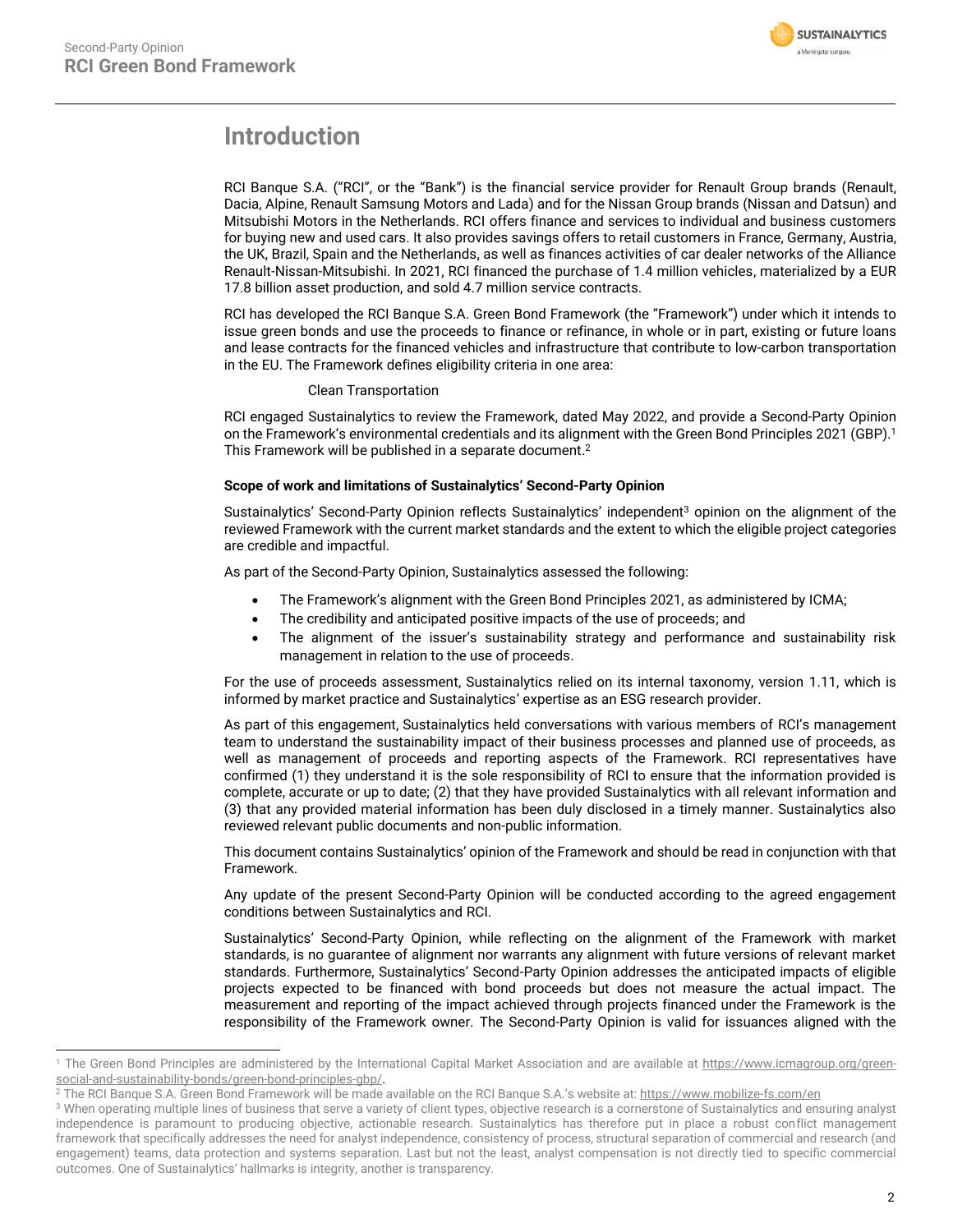

respective Framework for which the Second-Party Opinion was written for a period of twenty-four (24) months from the evaluation date stated herein.

In addition, the Second-Party Opinion opines on the potential allocation of proceeds but does not guarantee the realised allocation of the bond proceeds towards eligible activities.

No information provided by Sustainalytics under the present Second-Party Opinion shall be considered as being a statement, representation, warrant or argument, either in favour or against, the truthfulness, reliability or completeness of any facts or statements and related surrounding circumstances that RCI has made available to Sustainalytics for the purpose of this Second-Party Opinion.

# <span id="page-2-0"></span>**Sustainalytics' Opinion**

# **Section 1: Sustainalytics' Opinion on the RCI Banque S.A. Green Bond Framework**

Sustainalytics is of the opinion that the RCI Banque S.A. Green Bond Framework is credible and impactful and aligns with the four core components of the GBP 2021. Sustainalytics highlights the following elements of the Framework:

- Use of Proceeds:
	- The eligible category of Clean Transportation is aligned with those recognized by the GBP. Sustainalytics considers that RCI's financing of eligible projects is expected to facilitate lowcarbon transportation in the EU.
	- RCI has established a two-years look-back period for its refinancing activities, which Sustainalytics views to be aligned with market practice.
	- Under the Clean Transportation category, RCI may finance loans and lease contracts for vehicles with zero tailpipe emissions, as well as loans and lease contracts for a selected pool of electric vehicle (EV) charging infrastructure (EV charging stations for individuals and for EV fleets). Sustainalytics views this to be in line with market practice.
- Project Evaluation and Selection:
	- RCI's Sustainability Committee will oversee the evaluation and selection of eligible projects. The Sustainability Committee is chaired by the Chief Sustainability Officer and comprises representatives from various departments such as the Treasury Department and the Accounting Department. The Sustainability Committee will be responsible for, among others, checking compliance of eligible vehicles and infrastructure (the "Eligible Green Portfolio"), approving and monitoring the Eligible Green Portfolio as well as approving allocation of net proceeds.
	- RCI has in place a process to assess eligible projects against its internal governance guidelines, principles and management systems based on regulatory environmental and social requirements. This process is applicable to all allocation decisions made under the Framework, which Sustainalytics considers to be adequate and aligned with market expectation. For additional details, see Section 2.
	- Based on the cross-functional oversight of project selection and risk management system, Sustainalytics considers this process to be aligned with market practice.
- Management of Proceeds:
	- RCI's Treasury Department will manage the allocation of net proceeds and track it using a green bond register.
	- RCI intends to allocate the net proceeds in full within two years following each green bond issuance. Unallocated proceeds will be held in deposits and high-quality liquid assets in accordance with RCI's liquidity management policies.
	- Based on the established tracking system and disclosure of temporary use of proceeds, Sustainalytics considers this process to be in line with market practice.
- Reporting: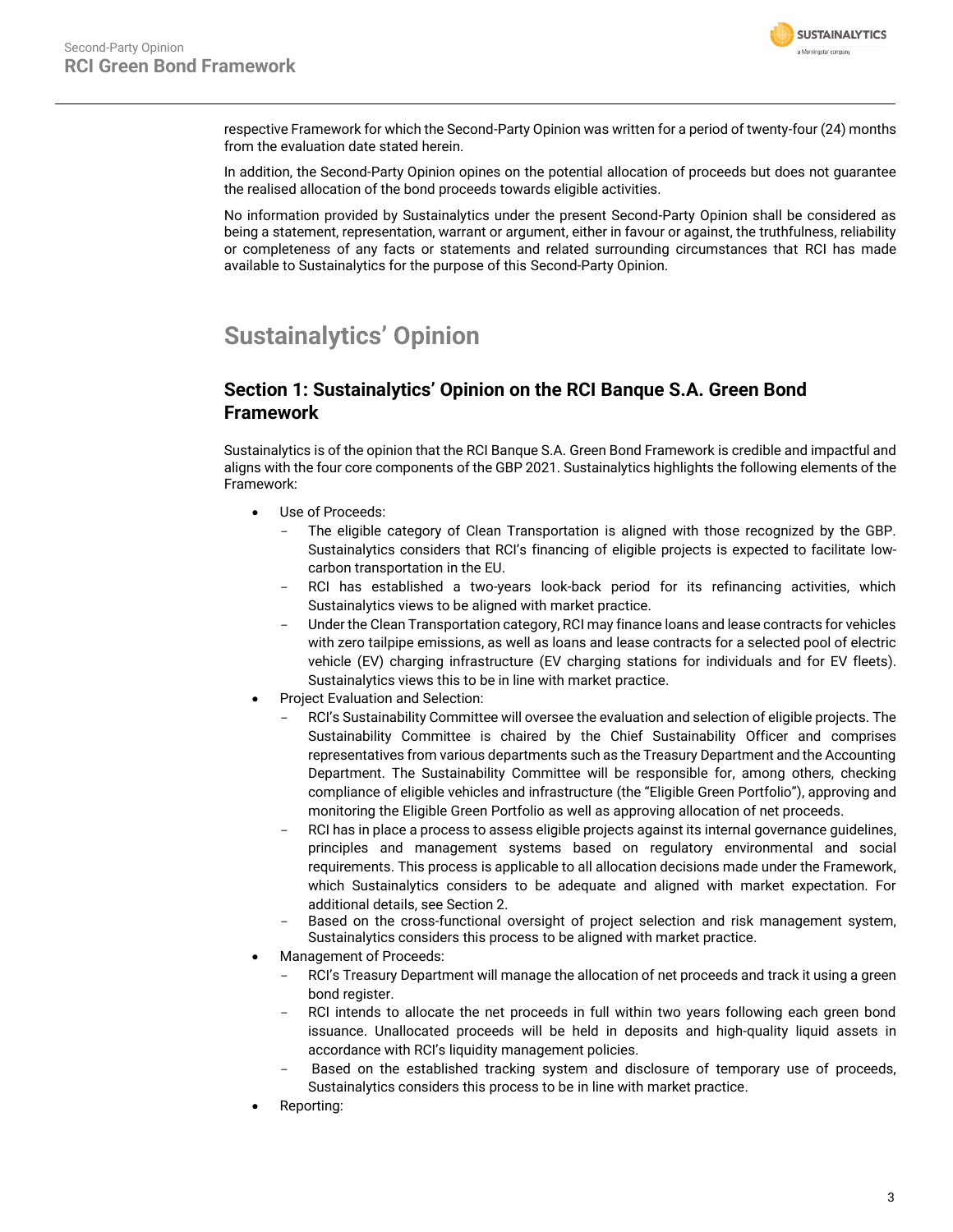

- RCI intends to report on the allocation and impact of proceeds in the Green Bond Report on an annual basis until maturity of the green bonds. The Green Bond Report will be made public on mobilize financial services website.<sup>4</sup>
- Allocation reporting will include a list of outstanding green bonds, total amount of the Eligible Green Portfolio, breakdown of the amount of proceeds allocated by category, amount of unallocated proceeds, and share of financing and refinancing.
- Where feasible, impact reporting will include the number and type of vehicles financed, number of charging points financed and estimates of annual GHG emissions avoided.
- Based on the frequency and accessibility of allocation and impact reporting, Sustainalytics considers this process to be in line with market practice.

# **Alignment with Green Bond Principles 2021**

Sustainalytics has determined that the RCI Banque S.A. Green Bond Framework aligns with the four core components of the GBP. For detailed information please refer to Appendix 1: Green Bond/Green Bond Programme External Review Form.

# **Section 2: Sustainability Strategy of RCI Banque S.A.**

# **Contribution of framework to RCI Banque S.A.' sustainability strategy**

RCI demonstrates a commitment to sustainability with a focus on three sustainability pillars: (i) climate and environment, (ii) safety and care, and (iii) diversity and inclusion. <sup>5</sup> Under the climate and environment pillar, RCI commits to support energy transition and contribute towards a low-carbon strategy in line with the Renault Group.<sup>6</sup>

RCI has been financing EVs since 2013.<sup>7</sup> RCI has facilitated corporate customers in the UK to finance their own EV charging infrastructure. In 2021, RCI has also launched a green savings product in the UK whereby deposits were used to finance EV, charging infrastructure and green mobility projects. <sup>8</sup> In other European countries, RCI has also developed local initiatives such as providing interest rate or insurance discounts to owners of battery electric vehicles ("BEVs"), issuing credit cards for use in public electric charging stations, and supporting buybacks of old BEVs.<sup>9</sup> In 2021, the number of electric and hybrid vehicle financing contracts rose by 44% to 91,805 contracts, representing 8.7% of new vehicle financing contracts in Europe.<sup>10</sup>

In 2022, RCI committed to defining a global green strategy that incorporates the target of achieving zero  $CO<sub>2</sub>$ emissions by 2040 in Europe and by 2050 outside of Europe. RCI intends to achieve this target by reducing its operational  $CO<sub>2</sub>$  emissions, as well as engaging value chain partners to reduce their own footprint through internal initiatives, value proposition and partnerships.

Sustainalytics is of the opinion that the Framework is aligned with the Bank's overall sustainability strategy and initiatives and will further the Bank's action on its key environmental priorities. Additionally, Sustainalytics notes that RCI is currently in the process of developing a carbon net zero roadmap and initiatives for measuring, reporting and reducing its carbon footprint that covers scope 1, 2 and 3 emissions, and encourages the Bank to publicly disclose targets and report on progress.

## **Approach to managing environmental and social risks associated with the projects**

Although Sustainalytics recognizes that the net proceeds from the bonds issued under the Framework will be directed towards eligible projects that are expected to have positive environmental impact, Sustainalytics is aware that such eligible projects could also lead to negative environmental and social outcomes. Some key environmental and social risks associated with the eligible projects may include, environmental risks associated with activities carried out by businesses financed, sustainability of supply chains, business ethics, responsible lending and protection of customers.

<sup>7</sup> RCI Bank and Services, "Manifesto This is the Time to Act Together", at:

<sup>8</sup> Mobilize Financial Services, "RCI Bank E-Volve Saver, The Green Savings Product that Finances Electric Vehicles In the UK", (2021), at:

<sup>4</sup> Mobilize Financial Services, "Finance", at: <https://www.mobilize-fs.com/en/finance>

<sup>5</sup> Mobilize Financial Services, "Sustainability", at: <https://www.mobilize-fs.com/en/our-group/sustainability>

<sup>6</sup> Renault Group commits to achieve carbon neutrality in Europe by 2040 and worldwide by 2050.

[https://www.mobilize-fs.com/sites/default/files/media/pdf/Sustainability%20Manifesto%20RCI%20Bank%20and%20Services-March%202022\\_0.pdf](https://www.mobilize-fs.com/sites/default/files/media/pdf/Sustainability%20Manifesto%20RCI%20Bank%20and%20Services-March%202022_0.pdf)

<https://www.mobilize-fs.com/en/news/rci-bank-e-volve-saver-green-savings-product-finances-electric-vehicles-uk>

<sup>9</sup> RCI Banque S.A. Green Bond Framework (2022)

<sup>10</sup> RCI Bank and Services, "Commercial Performance, Profitability, Customer Satisfaction: RCI Bank and Services Posts Robust Annual Results in 2021" , (2022), at[: https://ml-eu.globenewswire.com/Resource/Download/1a302f6d-db1f-4d34-9c8c-37f182330921](https://ml-eu.globenewswire.com/Resource/Download/1a302f6d-db1f-4d34-9c8c-37f182330921)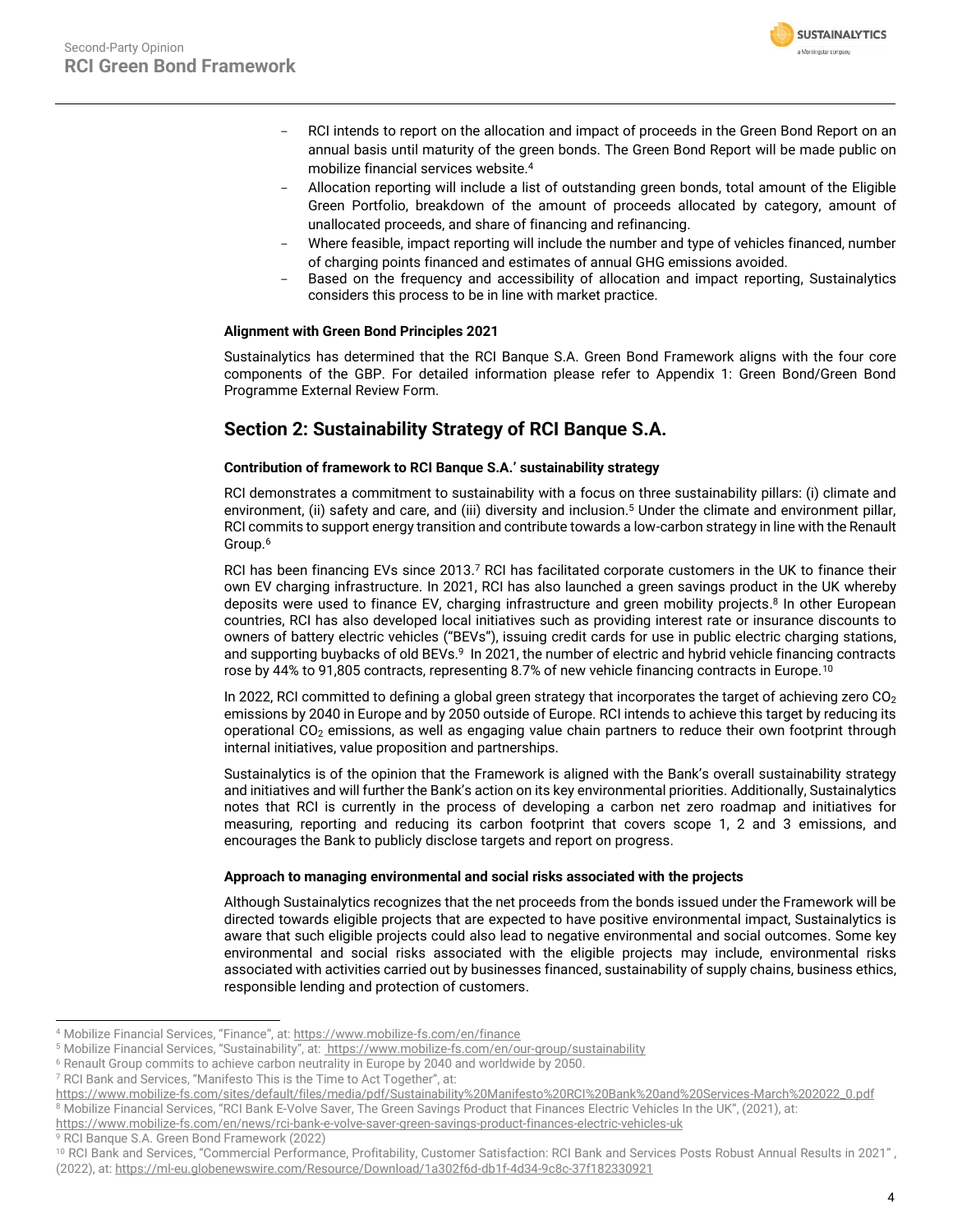Sustainalytics is of the opinion that RCI, through the implementation of the Renault Group's and RCI's policies and strategies, is able to manage or mitigate potential risks through implementation of the following:

- Regarding environmental risks, the Renault Group has an environmental policy that commits to applying environmental management and preventing or reducing environmental impact. The Group is committed to controlling the use of non-renewable resources and chemicals as well as reducing noise pollution and emissions. In addition, it is committed to reducing GHG emissions and other environmental impacts such as acidification and eutrophication. The Group's production sites have established environmental management systems that are ISO 14001 certified.<sup>11</sup>
- RCI has incorporated the identification and monitoring of climate and environmental risks as part of its risk management system.<sup>12</sup> The Bank has developed a Climate and Environment center under the Risk Management division and appointed a Chief Sustainability Officer to create its ESG strategy. RCI aims to develop a complete risk management framework for climate and environmental risks in 2022.
- The Renault Group has adopted the CSR Guidelines for Suppliers<sup>13</sup> which outlines expectations on supplier governance and performance in relation to a range of sustainability issues such as human rights, safety and health, and the environment. Suppliers are required to adhere to all guidelines and to take a CSR compliance assessment conducted by a third party. In addition, Renault requires all new suppliers to acknowledge and endorse its global framework on social and environmental responsibility<sup>14</sup> with respect to general purchasing conditions and it conducts site visits on suppliers' individual plants as part of the purchasing processes.
- The Renault Group has established the Anti-corruption Code of Conduct and commits to a zerotolerance policy with respect to corruption. <sup>15</sup> The code provides guidance and procedures for employees to identify, prevent and remedy corruption-related risks. Renault has established a dedicated whistleblowing system for internal and external stakeholders, and a third-party integrity management process to assess the integrity of third parties and identify potential corruption risks. Renault has also provided a structured network dedicated to addressing ethics and compliance issues, as well as online or face-to-face business ethics training for all employees.
- RCI and its subsidiaries have established internal rules and procedures to protect the interest of borrowers. The Bank has set up internal procedure in line with the applicable national law, provided training to relevant employees and dealers about fair and responsible credit lending, and commitment to transparency in customer engagement.
- RCI has a policy for the governance and supervision of new products placed on the market. The policy requires all new products to have an internal decision note (NDD) and product study approved by the Committee of New Products before it is launched. RCI must also inform product distributors of the product studies results, including product risks and restrictions. Once a product is brought to market, RCI must ensure that consumer's interests are considered during the life of the product and that distributors act in the best interest of clients.

Based on these policies, standards and assessments, Sustainalytics is of the opinion that RCI has implemented adequate measures and is well-positioned to manage and mitigate environmental and social risks commonly associated with the eligible categories.

# **Section 3: Impact of Use of Proceeds**

All use of proceeds under the Clean Transportation category are aligned with those recognized by the GBP 2021. Sustainalytics has focused below on where the impact is specifically relevant in the local context.

**SUSTAINALYTICS** Morningstar company

<sup>11</sup> Ibid.

<sup>12</sup> RCI, "Annual Report 2021", at:

[https://www.mobilize-fs.com/sites/default/files/media/pdf/RCI2021\\_URD\\_EN%20MEL\\_220330.pdf](https://www.mobilize-fs.com/sites/default/files/media/pdf/RCI2021_URD_EN%20MEL_220330.pdf)

<sup>&</sup>lt;sup>13</sup> Renault Group, "Renault-Nissan Corporate Social Responsibility Guidelines for Suppliers", (2015) at: [https://www.renaultgroup.com/wp-](https://www.renaultgroup.com/wp-content/uploads/2020/06/v1-20151215_rn-supplier-csr-guidelines-en.pdf)

[content/uploads/2020/06/v1-20151215\\_rn-supplier-csr-guidelines-en.pdf](https://www.renaultgroup.com/wp-content/uploads/2020/06/v1-20151215_rn-supplier-csr-guidelines-en.pdf)

<sup>&</sup>lt;sup>14</sup> Renault Group, "Committing together for sustainable growth and development", at:

<https://www.renaultgroup.com/wp-content/uploads/2014/07/global-framework-agreement-july-2013.pdf>

<sup>15</sup> Renault Group, "Anti-Corruption Code of Conduct", at: [https://www.renaultgroup.com/wp-content/uploads/2021/11/uk\\_anti-corruption-code-of](https://www.renaultgroup.com/wp-content/uploads/2021/11/uk_anti-corruption-code-of-conduct.pdf)[conduct.pdf](https://www.renaultgroup.com/wp-content/uploads/2021/11/uk_anti-corruption-code-of-conduct.pdf)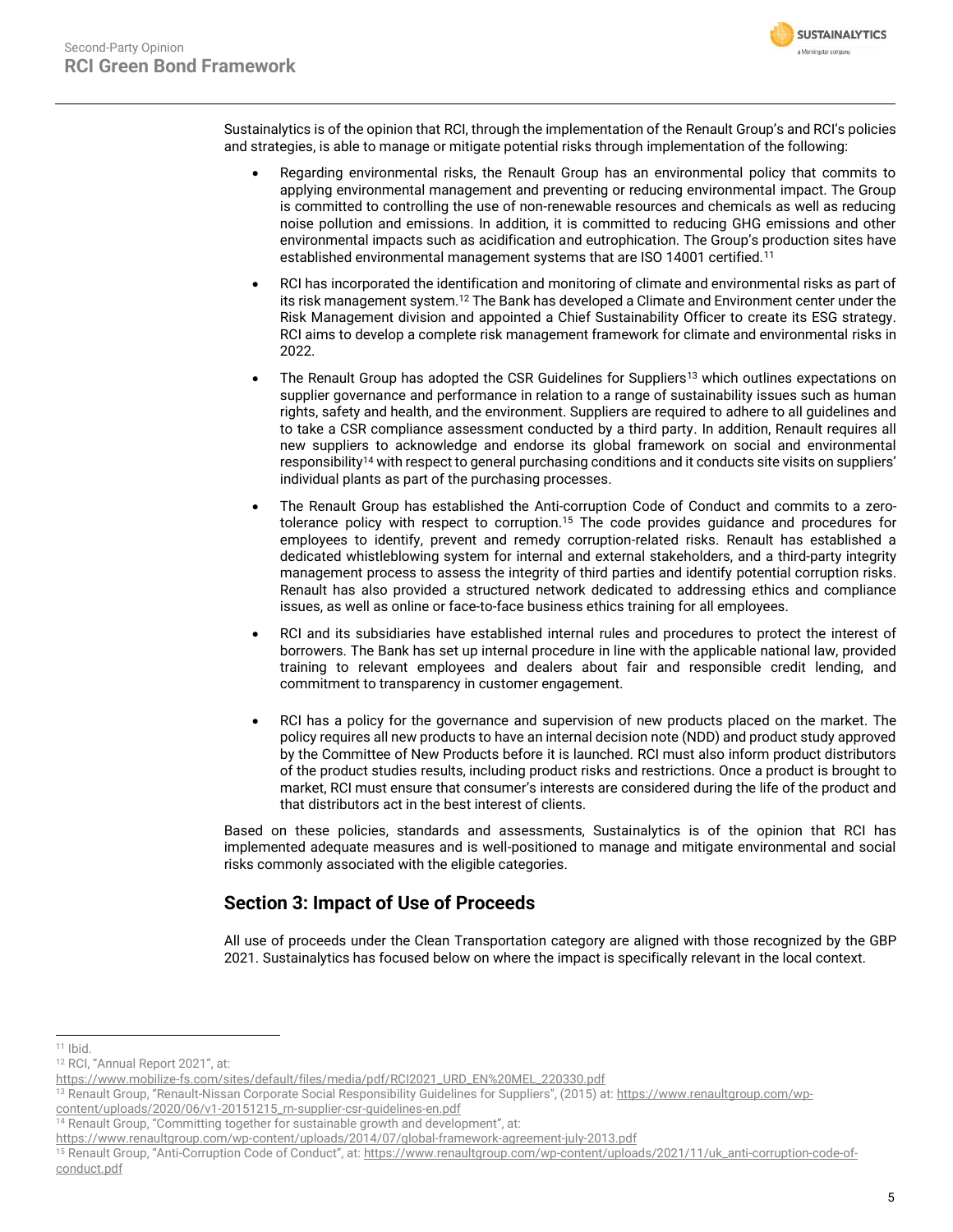

### **Importance of clean mobility and infrastructure in the EU**

The transportation sector is the source of roughly 22% of all GHG emissions in the EU, <sup>16</sup> with passenger vehicles responsible for approximately 12% of total emissions in 2019. <sup>17</sup> In the EU, emissions from transport increased by 20% between 1990 to 2018, reaching a total of 951,926 ktCO<sub>2</sub>e,<sup>18</sup> the only major economic sector in which emissions are substantially higher than they were in 1990.<sup>19</sup>

Under the EU Green Deal, the Sustainable and Smart Mobility Strategy<sup>20</sup> set the goal to have at least 30 million zero-emissions vehicles operating on European roads with scheduled collective travel under 500 km to be carbon neutral by 2030. This goal is crucial to achieving a 90% reduction in greenhouse gas emissions from transport, and for the EU to become a climate-neutral economy by 2050.

In view of an expected increasing number of plug-in EVs,<sup>21</sup> the European Automobile Manufacturers Association estimates that the current number of 100,000 charging stations across Europe will need to increase by at least 20 times to 2 million by 2025.<sup>22</sup> However, about 76% of charging stations in Europe were located in just four countries: the Netherlands, Germany, France and the UK.<sup>23</sup> A 2018 report published by the European Environment Agency noted that investment in vehicle recharging infrastructure is severely lacking and that there are not enough EU member states providing economic incentives.<sup>24</sup> In a January 2020 resolution on the Green Deal, the EU Parliament welcomed the proposal to review the Alternative Fuels Infrastructure Directive, and called on the Member States to commit to fund and step up the deployment of innovative strategies, charging infrastructure and alternative fuels. 25

Given the above, Sustainalytics is of the opinion that RCI's investments to support clean transportation and related infrastructure will contribute to the greening of the transport sector and provide significant GHG emission reductions.

#### **Alignment with/contribution to SDGs**

The Sustainable Development Goals (SDGs) were set in September 2015 by the United Nations General Assembly and form an agenda for achieving sustainable development by the year 2030. The bonds issued under the Framework are expected to advance the following SDGs and targets:

| Use of Proceeds<br>Category | <b>SDG</b>                                   | <b>SDG target</b>                                                                                                                                                                                                                                                                                                               |
|-----------------------------|----------------------------------------------|---------------------------------------------------------------------------------------------------------------------------------------------------------------------------------------------------------------------------------------------------------------------------------------------------------------------------------|
| <b>Clean Transportation</b> | 9 industry, innovation and<br>infrastructure | 9.4 By 2030, upgrade infrastructure and retrofit<br>industries to make them sustainable, with<br>increased resource-use efficiency and greater<br>adoption of clean and environmentally sound<br>technologies and industrial processes, with all<br>countries taking action in accordance with<br>their respective capabilities |
|                             | 11 sustainable cities and<br>communities     | 11.2 By 2030, provide access to safe,<br>affordable, accessible and sustainable<br>transport systems for all, improving road<br>safety, notably by expanding public transport,<br>with special attention to the needs of those in                                                                                               |

<sup>&</sup>lt;sup>16</sup> European Environmental Agency, "Annual European Union greenhouse gas inventory 1990–2018 and inventory report 2020 Submission to the UNFCCC Secretariat", (2020), at: <https://www.eea.europa.eu/publications/european-union-greenhouse-gas-inventory-202>

<sup>17</sup> European Commission, "Reducing CO2 emissions from passenger cars-before 2020" (2018), at:

 $18$  Ibid.

 $22$  Ibid

[https://ec.europa.eu/clima/policies/transport/vehicles/cars\\_en](https://ec.europa.eu/clima/policies/transport/vehicles/cars_en)

<sup>19</sup> European Energy Agency, "Greenhouse gas emissions from transport in Europe", (2020), at: [https://www.eea.europa.eu/data-and-](https://www.eea.europa.eu/data-and-maps/indicators/transport-emissions-of-greenhouse-gases-7/assessment)

[maps/indicators/transport-emissions-of-greenhouse-gases-7/assessment](https://www.eea.europa.eu/data-and-maps/indicators/transport-emissions-of-greenhouse-gases-7/assessment)  <sup>20</sup> EU, Sustainable and Smart Mobility Strategy at[: https://eur-lex.europa.eu/legal-content/EN/TXT/HTML/?uri=CELEX:52020DC0789&from=EN](https://eur-lex.europa.eu/legal-content/EN/TXT/HTML/?uri=CELEX:52020DC0789&from=EN)

<sup>&</sup>lt;sup>21</sup> Reuters, "Electric car sales in Europe jump, but sill just 4% of market" (2020), at: [https://www.reuters.com/article/us-europe-autos-electric](https://www.reuters.com/article/us-europe-autos-electric-idUSKBN22O2AR)[idUSKBN22O2AR](https://www.reuters.com/article/us-europe-autos-electric-idUSKBN22O2AR)

<sup>&</sup>lt;sup>23</sup> Kane, M., "76% Of Charing Points In Europe Are Concentrated In Just 4 Countries" (2018), at: [https://insideevs.com/news/340641/76-of-charging](https://insideevs.com/news/340641/76-of-charging-points-in-europe-are-concentrated-in-just-4-countries/)[points-in-europe-are-concentrated-in-just-4-countries/](https://insideevs.com/news/340641/76-of-charging-points-in-europe-are-concentrated-in-just-4-countries/)

<sup>&</sup>lt;sup>24</sup> ACEA, "Insufficient support for electric vehicle charging infrastructure hampers uptake, new report shows" (2018), at: [https://www.acea.auto/press](https://www.acea.auto/press-release/insufficient-support-for-electric-vehicle-charging-infrastructure-hampers-uptake-new-report-shows/)[release/insufficient-support-for-electric-vehicle-charging-infrastructure-hampers-uptake-new-report-shows/](https://www.acea.auto/press-release/insufficient-support-for-electric-vehicle-charging-infrastructure-hampers-uptake-new-report-shows/)

<sup>&</sup>lt;sup>25</sup> European Parliament resolution of 15 January 2020 on the European Green Deal, at[: https://www.europarl.europa.eu/doceo/document/TA-9-2020-](https://www.europarl.europa.eu/doceo/document/TA-9-2020-0005_EN.pdf) [0005\\_EN.pdf](https://www.europarl.europa.eu/doceo/document/TA-9-2020-0005_EN.pdf)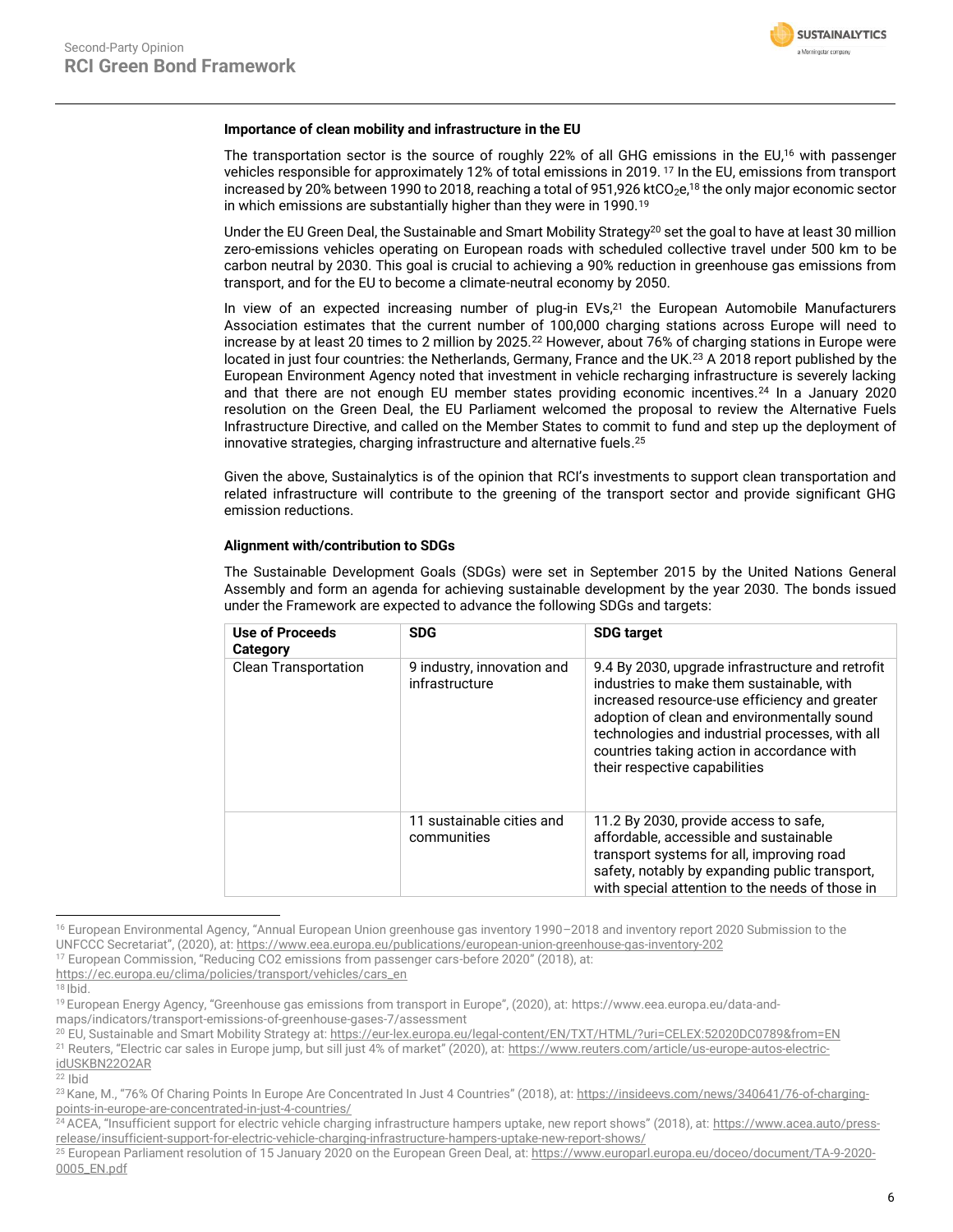

|  | vulnerable situations, women, children, persons |
|--|-------------------------------------------------|
|  | with disabilities and older persons             |
|  |                                                 |

# **Conclusion**

RCI Banque S.A. has developed the RCI Banque S.A. Green Bond Framework under which it intends to issue green bonds to finance or refinance in full or in part, sustainable assets intended to have potential advantages to the environment and society. The Framework defines eligibility criteria in the Clean Transportation area. Sustainalytics considers that the financing or refinancing of such an Eligible Green Portfolio is expected to contribute to reducing GHG emissions in the transportation sector and provide positive environmental impact.

<span id="page-6-0"></span>RCI's processes for project selection and evaluation, and project management and reporting are aligned with market practice. Furthermore, Sustainalytics believes that the Framework is aligned with the overall sustainability strategy of the Bank and that the use of proceeds categories will contribute to the advancement of the UN Sustainable Development Goals 9 and 11. Sustainalytics also notes that RCI is in the process of establishing quantified, time-bound  $CO<sub>2</sub>$  emissions reduction targets and encourages the Bank to publicly disclose targets and report on the progress. Additionally, Sustainalytics is of the opinion that RCI has adequate measures to identify, manage and mitigate environmental and social risks commonly associated with the eligible projects funded by the use of proceeds. Based on the above, Sustainalytics considers the RCI Banque S.A. Green Bond Framework to be impactful and aligned with the GBP 2021.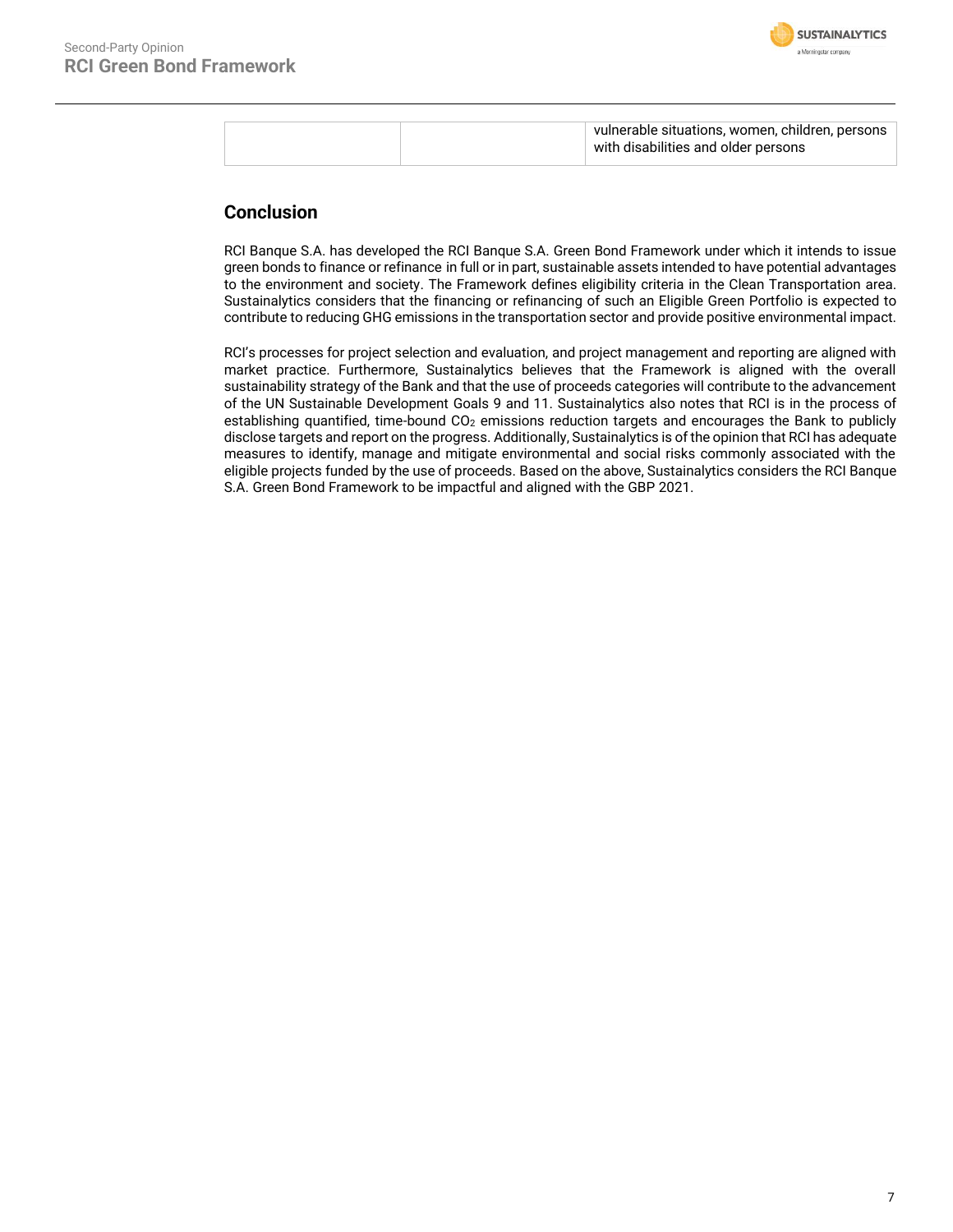

# **Appendix**

# **Appendix 1: Green Bond / Green Bond Programme - External Review Form**

# **Section 1. Basic Information**

| Issuer name:                                                                                                | RCI Bangue S.A. |
|-------------------------------------------------------------------------------------------------------------|-----------------|
| Green Bond ISIN or Issuer Green Bond Framework RCI Bangue S.A. Green Bond Framework<br>Name, if applicable: |                 |
| Review provider's name:                                                                                     | Sustainalytics  |
| Completion date of this form:                                                                               | May 25 2022     |
| Publication date of review publication:                                                                     |                 |
| Original publication date <i>[please fill this out for</i><br>updates]:                                     |                 |

# **Section 2. Review overview**

# **SCOPE OF REVIEW**

The following may be used or adapted, where appropriate, to summarise the scope of the review. The review assessed the following elements and confirmed their alignment with the GBP:

| ⊠ | Use of Proceeds        | ⊠ | Process for Project Evaluation and<br>Selection |
|---|------------------------|---|-------------------------------------------------|
| ⊠ | Management of Proceeds | M | Reporting                                       |

# **ROLE(S) OF REVIEW PROVIDER**

- **⊠** Consultancy (incl. 2<sup>nd</sup> opinion) □ □ Certification
- ☐ Verification ☐ Rating
- ☐ Other *(please specify)*:

Note: In case of multiple reviews / different providers, please provide separate forms for each review.

# **EXECUTIVE SUMMARY OF REVIEW and/or LINK TO FULL REVIEW** *(if applicable)*

Please refer to Evaluation Summary above.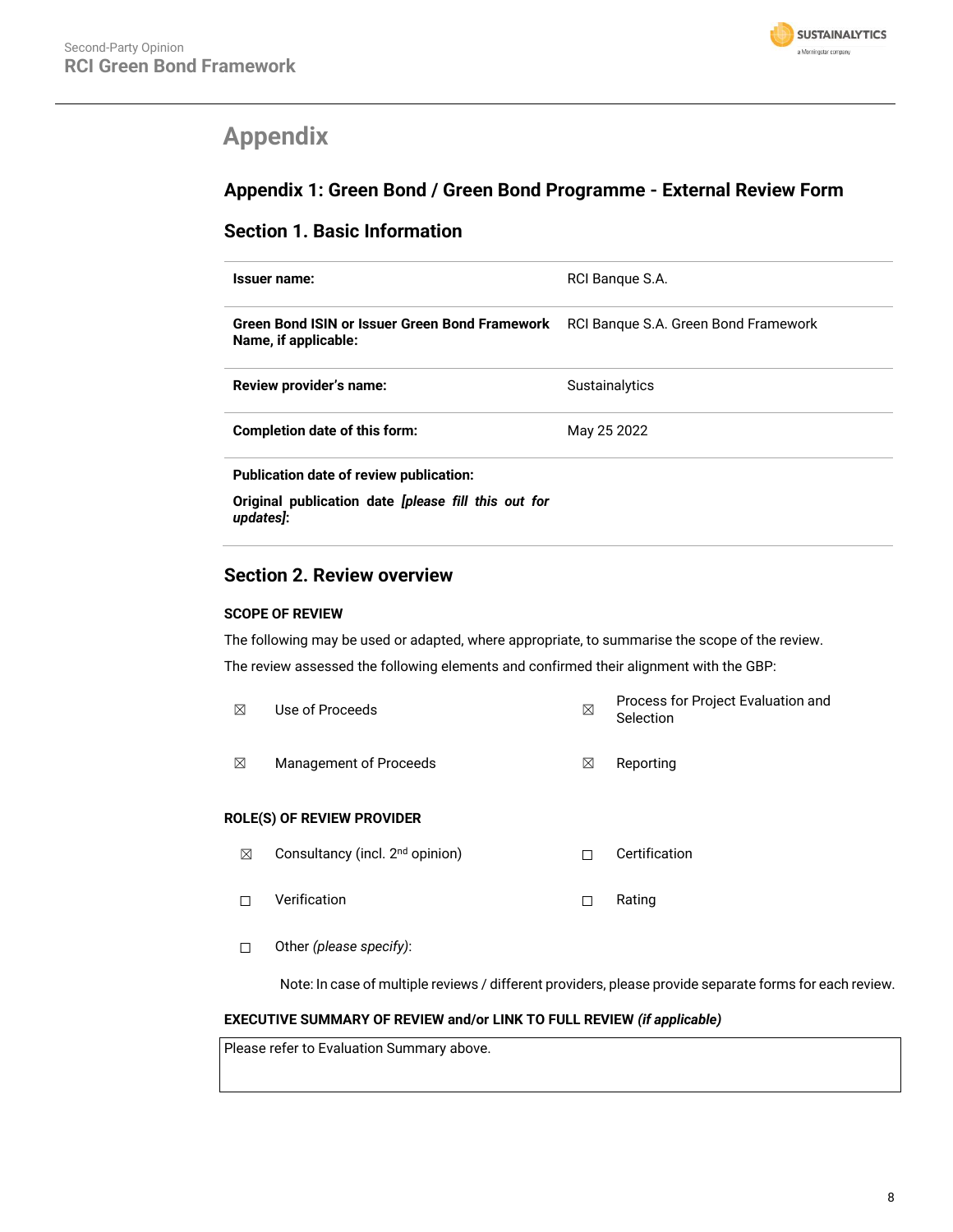

# **Section 3. Detailed review**

Reviewers are encouraged to provide the information below to the extent possible and use the comment section to explain the scope of their review.

# **1. USE OF PROCEEDS**

Overall comment on section *(if applicable)*:

The eligible category for the use of proceeds Clean Transportation is aligned with those recognized by the Green Bond Principles. Sustainalytics considers that investments in the eligible category will lead to positive environmental impacts and advance the UN Sustainable Development Goals, specifically SDG 9 and 11.

## **Use of proceeds categories as per GBP:**

|   | Renewable energy                                                                                                               |   | Energy efficiency                                                                  |
|---|--------------------------------------------------------------------------------------------------------------------------------|---|------------------------------------------------------------------------------------|
|   | Pollution prevention and control                                                                                               |   | Environmentally sustainable management of<br>living natural resources and land use |
| П | Terrestrial and aquatic biodiversity<br>conservation                                                                           | ⊠ | Clean transportation                                                               |
|   | Sustainable water and wastewater<br>management                                                                                 | П | Climate change adaptation                                                          |
| П | Eco-efficient and/or circular economy<br>adapted products, production technologies<br>and processes                            | П | Green buildings                                                                    |
| П | Unknown at issuance but currently expected<br>to conform with GBP categories, or other<br>eligible areas not yet stated in GBP | П | Other (please specify):                                                            |

If applicable please specify the environmental taxonomy, if other than GBP:

# **2. PROCESS FOR PROJECT EVALUATION AND SELECTION**

Overall comment on section (if applicable):

RCI's Sustainability Committee will oversee the evaluation and selection of eligible projects. RCI's process of assessing eligible projects against its internal governance guidelines, principles and management systems relating to environmental and social risks is applicable to all allocation decisions made under the Framework. Sustainalytics considers these risk management systems to be adequate and the project selection process to be in line with market practice.

# **Evaluation and selection**

- $\boxtimes$  Credentials on the issuer's environmental sustainability objectives
- $\boxtimes$  Defined and transparent criteria for projects eligible for Green Bond proceeds
- $\boxtimes$  Documented process to determine that projects fit within defined categories
- $\boxtimes$  Documented process to identify and manage potential ESG risks associated with the project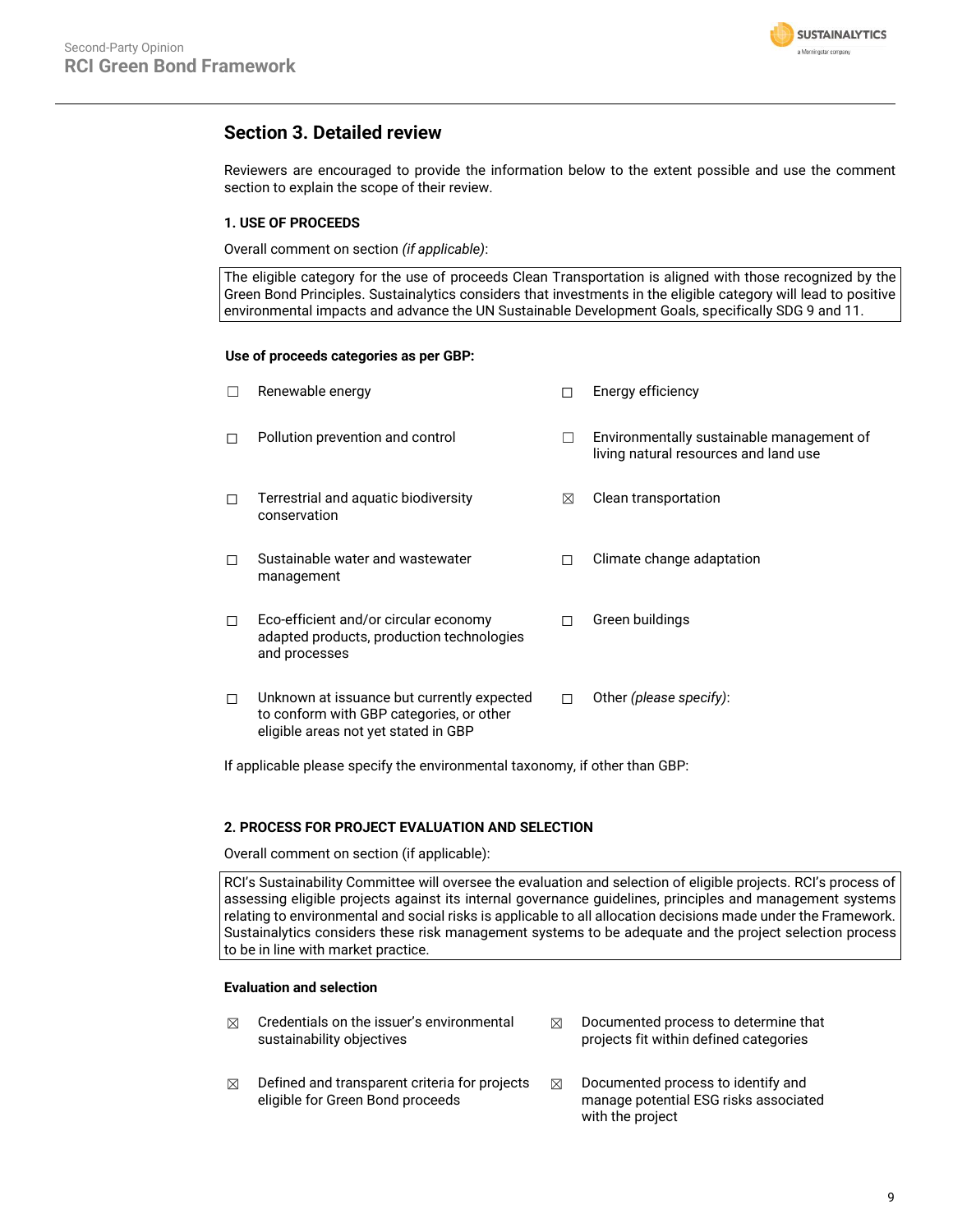

 $\boxtimes$  Summary criteria for project evaluation and selection publicly available ☐ Other *(please specify):*

#### **Information on Responsibilities and Accountability**

- $\boxtimes$  Evaluation / Selection criteria subject to external advice or verification ☐ In-house assessment
- ☐ Other (please specify):

#### **3. MANAGEMENT OF PROCEEDS**

Overall comment on section *(if applicable)*:

RCI's Treasury Department will manage the allocation of net proceeds and track the allocation by a green bond register. RCI intends to fully allocate proceeds within two years of issuance. Unallocated proceeds will be held in deposits and high-quality liquid assets in accordance with RCI's liquidity management policies. This is in line with market practice.

#### **Tracking of proceeds:**

- $\boxtimes$  Green Bond proceeds segregated or tracked by the issuer in an appropriate manner
- $\boxtimes$  Disclosure of intended types of temporary investment instruments for unallocated proceeds
- ☐ Other *(please specify)*:

## **Additional disclosure:**

- $\Box$  Allocations to future investments only  $\boxtimes$  Allocations to both existing and future
- investments
- □ Allocation to individual disbursements <sub>△</sub> Allocation to a portfolio of
	- disbursements
- $\boxtimes$  Disclosure of portfolio balance of unallocated proceeds ☐ Other *(please specify)*:

## **4. REPORTING**

Overall comment on section (if applicable):

RCI intends to report on allocation of proceeds on its website on an annual basis until maturity of green bonds. Allocation reporting will include a list of outstanding green bonds, total amount of the Eligible Green Portfolio, breakdown of the amount of proceeds allocated by category, amount of unallocated proceeds, and share of financing and refinancing. In addition, RCI is committed to reporting on relevant impact metrics. Sustainalytics views RCI' s allocation and impact reporting as aligned with market practice.

#### **Use of proceeds reporting:**

- 
- $\Box$  Project-by-project  $\boxtimes$  On a project portfolio basis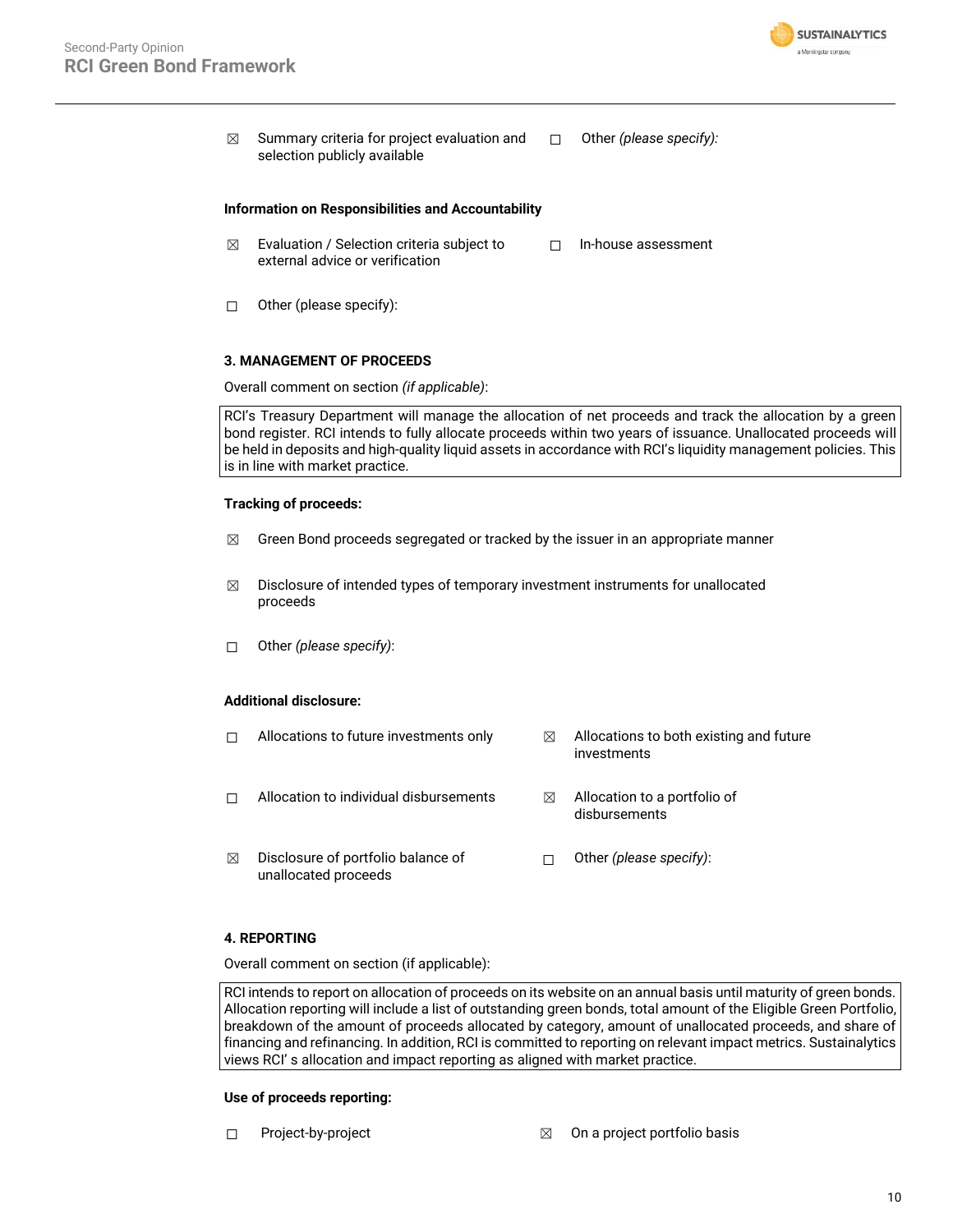

| п      |                                                                                             | Linkage to individual bond(s)                                                                                                                                                                                                                  | П. |        | Other (please specify):                                                                                 |
|--------|---------------------------------------------------------------------------------------------|------------------------------------------------------------------------------------------------------------------------------------------------------------------------------------------------------------------------------------------------|----|--------|---------------------------------------------------------------------------------------------------------|
|        |                                                                                             | Information reported:                                                                                                                                                                                                                          |    |        |                                                                                                         |
|        | ⊠                                                                                           | Allocated amounts                                                                                                                                                                                                                              |    | П.     | Green Bond financed share of total<br>investment                                                        |
|        | ⊠                                                                                           | Other: a list of outstanding green<br>bonds; total amount of the<br>Eligible Green Portfolio;<br>breakdown of the amount of<br>proceeds allocated by category;<br>amount of unallocated proceeds;<br>and share of financing and<br>refinancing |    |        |                                                                                                         |
|        |                                                                                             | Frequency:                                                                                                                                                                                                                                     |    |        |                                                                                                         |
|        | ⊠                                                                                           | Annual                                                                                                                                                                                                                                         |    | П.     | Semi-annual                                                                                             |
|        | П.                                                                                          | Other (please specify):                                                                                                                                                                                                                        |    |        |                                                                                                         |
|        | Impact reporting:                                                                           |                                                                                                                                                                                                                                                |    |        |                                                                                                         |
| П.     | Project-by-project                                                                          |                                                                                                                                                                                                                                                | ⊠  |        | On a project portfolio basis                                                                            |
| П      |                                                                                             | Linkage to individual bond(s)                                                                                                                                                                                                                  | П  |        | Other (please specify):                                                                                 |
|        |                                                                                             | Information reported (expected or ex-post):                                                                                                                                                                                                    |    |        |                                                                                                         |
|        | ⊠                                                                                           | <b>GHG Emissions / Savings</b>                                                                                                                                                                                                                 |    | □      | <b>Energy Savings</b>                                                                                   |
|        | П.                                                                                          | Decrease in water use                                                                                                                                                                                                                          |    | ⊠      | Other ESG indicators: number<br>and type of vehicles<br>financed; number of charging<br>points financed |
|        |                                                                                             | <b>Frequency</b>                                                                                                                                                                                                                               |    |        |                                                                                                         |
|        | ⊠                                                                                           | Annual                                                                                                                                                                                                                                         |    | П      | Semi-annual                                                                                             |
|        | $\Box$                                                                                      | Other (please specify):                                                                                                                                                                                                                        |    |        |                                                                                                         |
|        | <b>Means of Disclosure</b>                                                                  |                                                                                                                                                                                                                                                |    |        |                                                                                                         |
| $\Box$ |                                                                                             | Information published in financial report                                                                                                                                                                                                      | П  | report | Information published in sustainability                                                                 |
| ⊠      | documents                                                                                   | Information published in ad hoc                                                                                                                                                                                                                | П  |        | Other (please specify):                                                                                 |
| 0      | external review):                                                                           | Reporting reviewed (if yes, please specify which parts of the reporting are subject to                                                                                                                                                         |    |        |                                                                                                         |
|        | Where appropriate, please specify name and date of publication in the useful links section. |                                                                                                                                                                                                                                                |    |        |                                                                                                         |

**USEFUL LINKS** (e.g. to review provider methodology or credentials, to issuer's documentation, etc.)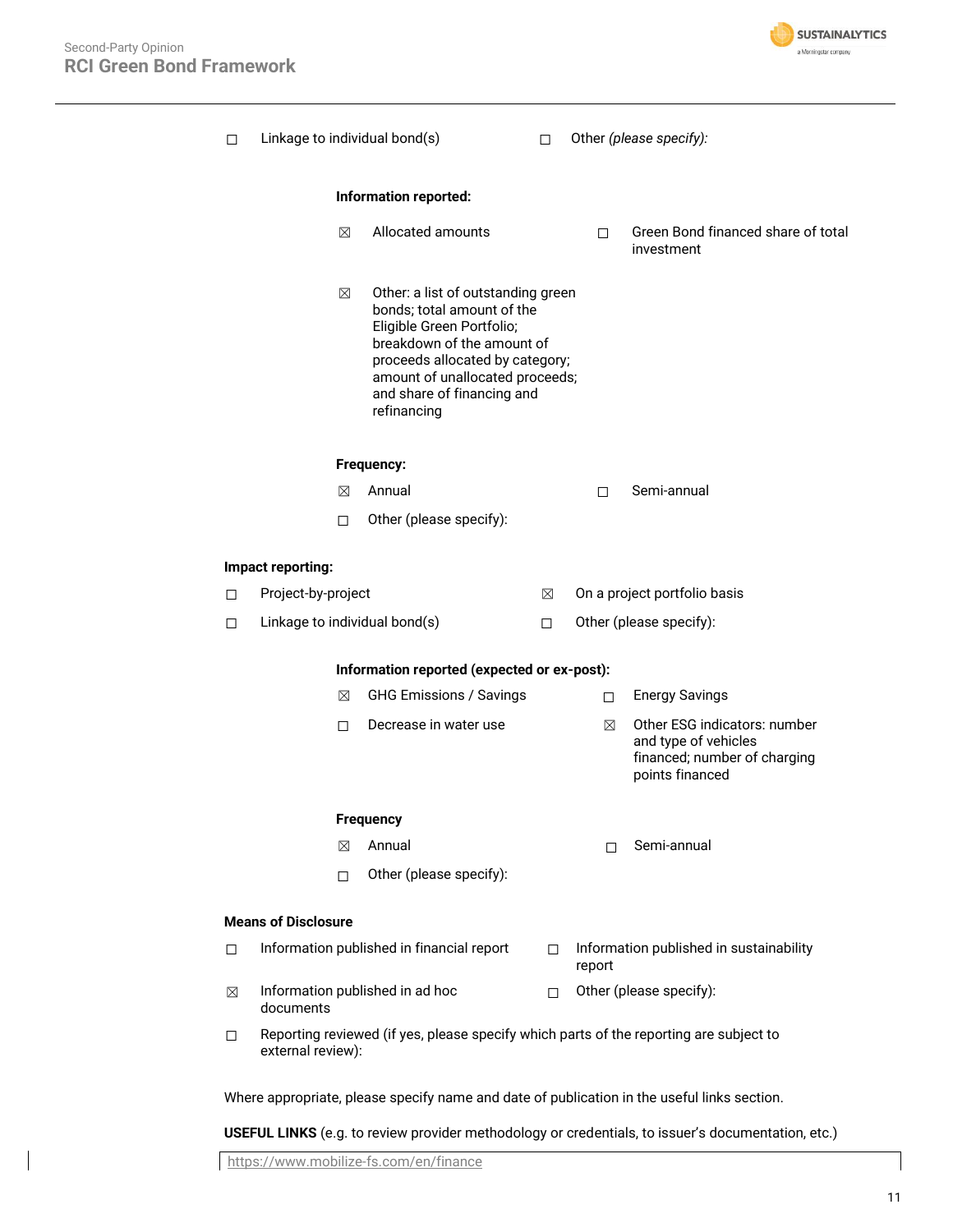

## **SPECIFY OTHER EXTERNAL REVIEWS AVAILABLE, IF APPROPRIATE**

#### **Type(s) of Review provided:**

- □ Consultancy (incl. 2<sup>nd</sup> opinion) □ □ Certification
- ☒ Verification / Audit ☐ Rating
- ☒ Other *(please specify):*

Impact report assistance from independent advisory team

# **Review provider(s): Date of publication:**

#### **ABOUT ROLE(S) OF INDEPENDENT REVIEW PROVIDERS AS DEFINED BY THE GBP**

- i. Second-Party Opinion: An institution with environmental expertise, that is independent from the issuer may issue a Second-Party Opinion. The institution should be independent from the issuer's adviser for its Green Bond framework, or appropriate procedures, such as information barriers, will have been implemented within the institution to ensure the independence of the Second-Party Opinion. It normally entails an assessment of the alignment with the Green Bond Principles. In particular, it can include an assessment of the issuer's overarching objectives, strategy, policy and/or processes relating to environmental sustainability, and an evaluation of the environmental features of the type of projects intended for the Use of Proceeds.
- ii. Verification: An issuer can obtain independent verification against a designated set of criteria, typically pertaining to business processes and/or environmental criteria. Verification may focus on alignment with internal or external standards or claims made by the issuer. Also, evaluation of the environmentally sustainable features of underlying assets may be termed verification and may reference external criteria. Assurance or attestation regarding an issuer's internal tracking method for use of proceeds, allocation of funds from Green Bond proceeds, statement of environmental impact or alignment of reporting with the GBP, may also be termed verification.
- iii. Certification: An issuer can have its Green Bond or associated Green Bond framework or Use of Proceeds certified against a recognised external green standard or label. A standard or label defines specific criteria, and alignment with such criteria is normally tested by qualified, accredited third parties, which may verify consistency with the certification criteria.
- iv. Green Bond Scoring/Rating: An issuer can have its Green Bond, associated Green Bond framework or a key feature such as Use of Proceeds evaluated or assessed by qualified third parties, such as specialised research providers or rating agencies, according to an established scoring/rating methodology. The output may include a focus on environmental performance data, the process relative to the GBP, or another benchmark, such as a 2-degree climate change scenario. Such scoring/rating is distinct from credit ratings, which may nonetheless reflect material environmental risks.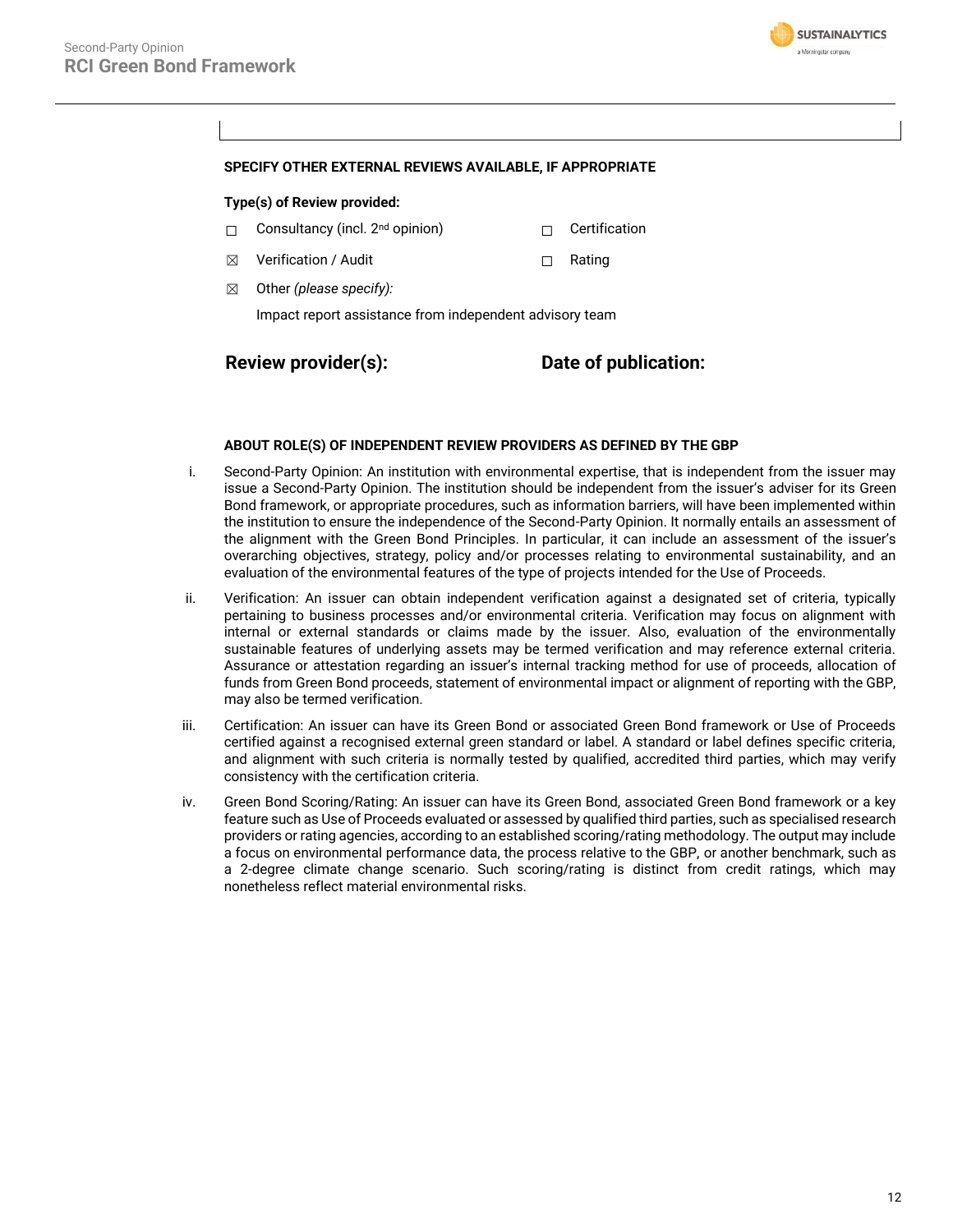

# **Disclaimer**

# **Copyright ©2022 Sustainalytics. All rights reserved.**

The information, methodologies and opinions contained or reflected herein are proprietary of Sustainalytics and/or its third party suppliers (Third Party Data), and may be made available to third parties only in the form and format disclosed by Sustainalytics, or provided that appropriate citation and acknowledgement is ensured. They are provided for informational purposes only and (1) do not constitute an endorsement of any product or project; (2) do not constitute investment advice, financial advice or a prospectus; (3) cannot be interpreted as an offer or indication to buy or sell securities, to select a project or make any kind of business transactions; (4) do not represent an assessment of the issuer's economic performance, financial obligations nor of its creditworthiness; and/or (5) have not and cannot be incorporated into any offering disclosure.

These are based on information made available by the issuer and therefore are not warranted as to their merchantability, completeness, accuracy, up-to-dateness or fitness for a particular purpose. The information and data are provided "as is" and reflect Sustainalytics` opinion at the date of their elaboration and publication. Sustainalytics accepts no liability for damage arising from the use of the information, data or opinions contained herein, in any manner whatsoever, except where explicitly required by law. Any reference to third party names or Third Party Data is for appropriate acknowledgement of their ownership and does not constitute a sponsorship or endorsement by such owner. A list of our third-party data providers and their respective terms of use is available on our website. For more information, visit [http://www.sustainalytics.com/legal-disclaimers.](http://www.sustainalytics.com/legal-disclaimers)

The issuer is fully responsible for certifying and ensuring the compliance with its commitments, for their implementation and monitoring.

In case of discrepancies between the English language and translated versions, the English language version shall prevail.